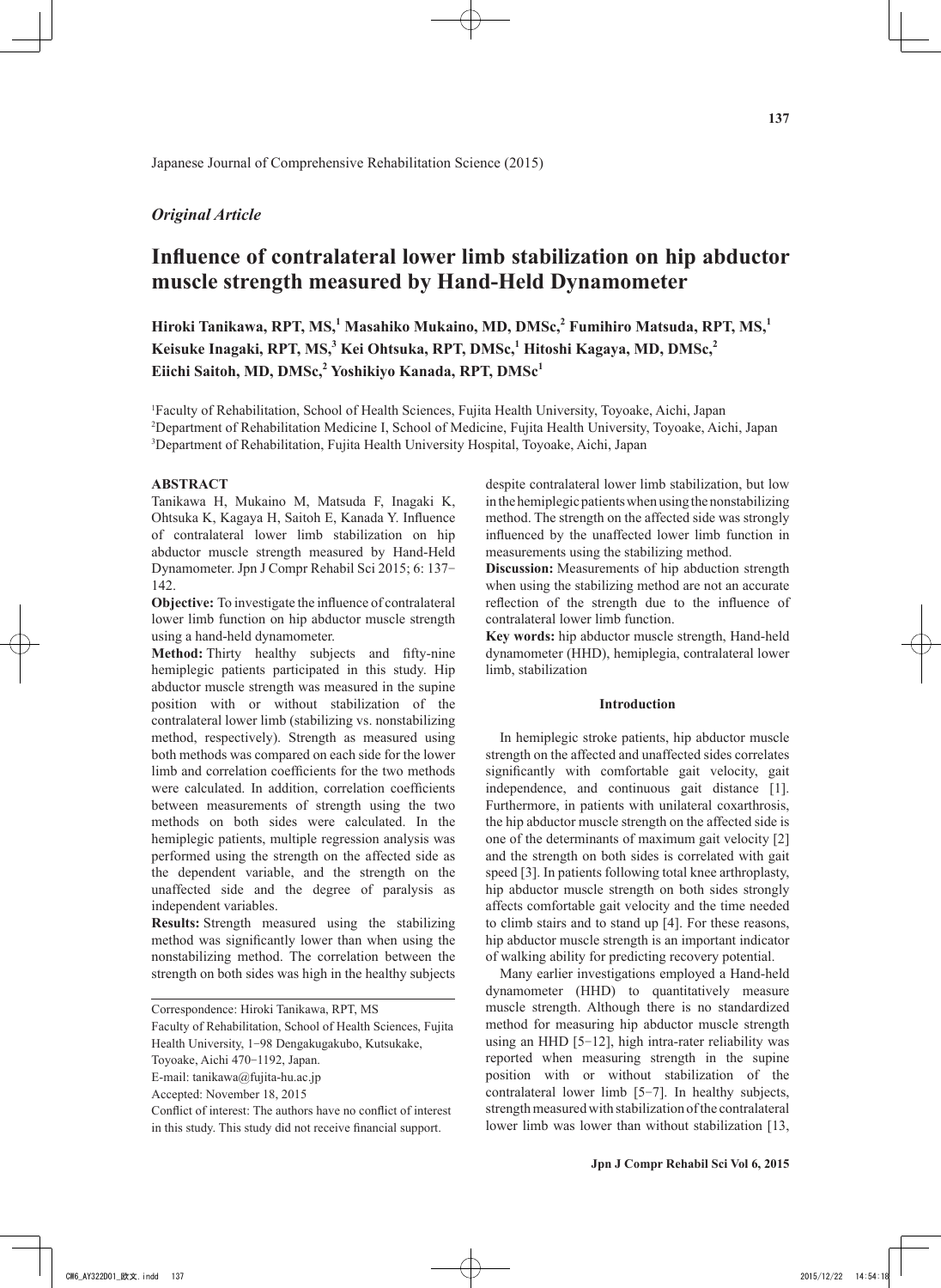14]. This is because abduction of the contralateral lower limb helps to stabilize the pelvis [14]. However, if that is the case, strength measured in the supine position with stabilization of the contralateral lower limb might be affected by the functioning of that limb. Particularly in hemiplegic patients, there are cases of contralateral lower limb muscle weakness due to paralysis or disuse. Therefore, to clarify the influence of contralateral lower limb muscle strength, it is important to assess the reliability of the measurements. The purpose of this study was to investigate the influence of contralateral lower limb muscle function on hip abductor muscle strength in healthy subjects and hemiplegic patients by comparing HHD strength measurements with and without stabilization of the contralateral lower limb.

#### **Subjects and Methods**

#### **1. Subjects**

In total, 30 healthy subjects (16 males and 14 females) and 59 hemiplegic patients (43 males and 16 females) participated in this study. Subjects who complained of pain or had orthopedic medical histories were excluded. The healthy subjects were  $26 \pm 4$  years of age,  $167.3 \pm 9.1$  cm in height and  $57.4 \pm 12.3$  kg in weight (mean  $\pm$  SD). The hemiplegic patients were 60  $\pm$  15 years of age, 163.3  $\pm$  14.2 cm in height and 60.6  $\pm$  11.2 kg in weight. The time from onset was 530  $\pm$ 1,063 days. Thirty-one patients had been diagnosed with cerebral infarction, 18 with cerebral hemorrhage, 4 with subarachnoid hemorrhage, 4 with brain tumor, 1 with cerebral abscess, and 1 with cerebral arteriovenous malformation.

This study was approved by the Institutional Review Board of Fujita Health University (14-271) and written informed consent was obtained from all subjects.

#### **2. Methods**

## **2.1 Equipment and procedures**

An HHD (μTas F-1, Anima Co., Ltd., Tokyo, Japan) was used to measure muscle strength in this study. Two physical therapists as testers measured the subjects' hip abductor muscle strength in the supine position with stabilization of the contralateral lower limb (stabilizing method) and without (nonstabilizing method) in random order. For the stabilizing method, both of the subject's hip joints were in neutral abduction and rotation. One of the testers manually stabilized the subject's pelvis by holding it from the left and right sides. The tester also stabilized the subject's contralateral lower limb using his/her own lower limb to prevent contralateral hip abduction. For the nonstabilizing method, the subject's contralateral hip joint was in maximal abduction and neutral rotation. One of the testers manually stabilized the subject's trunk to prevent trunk movement by holding the ipsilateral proximal trunk near the axilla and the contralateral distal trunk near the lower end of the rib. Preliminary results showed that the pelvis could be stabilized using the stabilizing method, but not when the tester manually stabilized the pelvis alone. Therefore, we decided to stabilize only the trunk to prevent hip elevation. The force sensor of the HHD was placed at the lateral distal position of the thigh. An isometric test was used and subjects were asked to maintain maximum voluntary contraction for three seconds. Two trials were performed and adequate rest was allowed between trials.

#### **2.2 Data analysis**

The ratio of maximum hip abductor muscle strength to body weight (N/kg) was calculated by dividing the strength (N) by the body weight (kg). To investigate the intra-rater reliability of each method, correlation coefficients of the first and second measurement scores were calculated for the healthy subjects as well as for the hemiplegic patients. Strength measured using the stabilizing method vs. the nonstabilizing method was then compared by paired *t*-testing between the right and left sides of the lower limb in the healthy subjects, and between the affected and unaffected sides in the hemiplegic patients. Correlation coefficients for the two methods were calculated. In addition, correlation coefficients between the right and left sides of the lower limb in the healthy subjects, and between the affected and unaffected sides in the hemiplegic patients were calculated. In the hemiplegic patients, multiple regression analysis was used to identify the factors influencing the strength on the affected and unaffected sides using the former as the dependent variable, and the strength on the unaffected side and the degree of paralysis (hip flexion test in the Stroke Impairment Assessment Set; SIAS) as independent variables. Statistical analysis was carried out using JMP 10 software (SAS Institute Inc., Cary, NC, USA). *p* < 0.05 was considered statistically significant.

#### **Results**

### **1. Intra-rater reliability for each method**

The correlation coefficient of the first and second measurement scores was 0.91 for the stabilizing method and 0.94 for the nonstabilizing method in the healthy subjects (both sides,  $n = 60$  hip joints). In the hemiplegic patients, it was 0.97 and 0.96 for the stabilizing and nonstabilizing methods, respectively, on the unaffected side  $(n = 59)$ , and 0.98 and 0.99, respectively, on the affected side  $(n = 59)$ .

# **2. Comparison of strength measured using the stabilizing and nonstabilizing methods**

In the healthy subjects, the ratio of maximum hip abductor muscle strength to body weight (N/kg) on the right and left sides was  $1.6 \pm 0.2$  for both when using the stabilizing method and  $1.3 \pm 0.2$  for both with the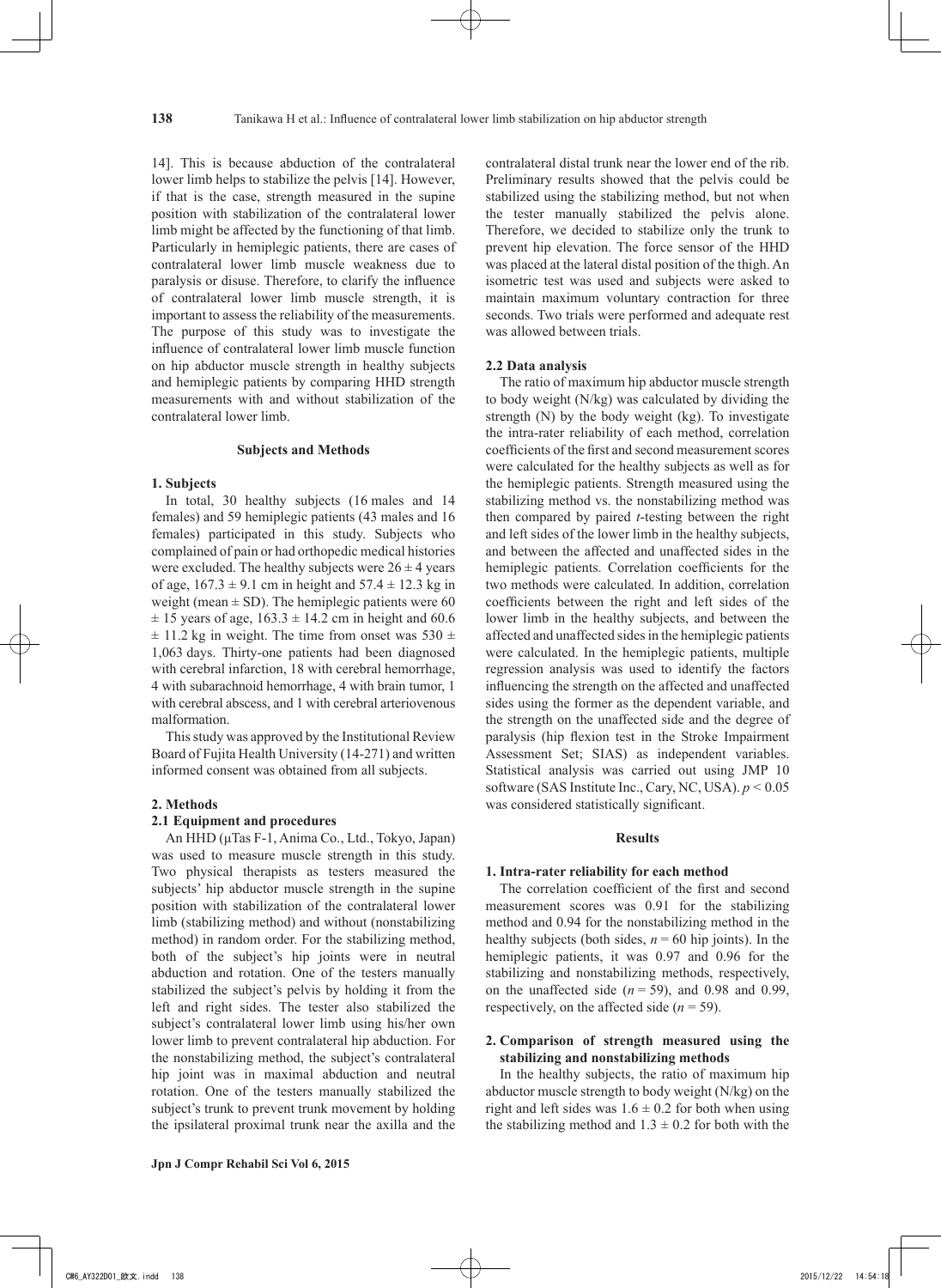nonstabilizing method (mean  $\pm$  SD). This difference was significant  $(p < 0.01)$ . The correlation coefficient for the strength measured using the two methods was 0.84 (Figure 1).

In the hemiplegic patients, the ratio of maximum hip abductor muscle strength to body weight (N/kg) on the unaffected side was  $1.5 \pm 0.4$  when using the stabilizing method and  $1.2 \pm 0.3$  with the nonstabilizing method. On the affected side, it was  $1.2 \pm 0.4$  and 0.9  $\pm$  0.3, respectively. Thus, strength measured when using the nonstabilizing method was significantly lower ( $p < 0.01$ ). The correlation coefficient for the two methods was 0.85 on the unaffected side and 0.88 on the affected side (Figure 2).



**Figure 1.** Influence of contralateral lower limb stabilization on hip abductor muscle strength-healthy subjects. Comparison of hip abductor muscle strength measured using the stabilizing and nonstabilizing methods in healthy subjects. Right and left side strength is shown  $(n = 60)$ .

# **3. Comparison of strength on the right and left sides in healthy subjects, and on the affected and unaffected sides in hemiplegic patients**

For the healthy subjects, correlation coefficients for strength on the left and right sides were 0.81 when using the stabilizing method and 0.85 with the nonstabilizing method (Figure 3). In the hemiplegic patients, correlation coefficients for strength on the affected and unaffected sides were 0.67 with the stabilizing method and 0.32 with the nonstabilizing method (Figure 4).

# **4. Factors influencing measurement value of hip abductor muscle strength on the affected side**

The standardized partial regression coefficient for the measurement value of strength on the unaffected side was higher than for the degree of paralysis when using the stabilizing method. However, when using the nonstabilizing method, this correlation was lower than the coefficient of the degree of paralysis. The coefficient of the measurement value of the strength on the unaffected side when using the nonstabilizing method was lower than when using the stabilizing method (Table 1).

# **Discussion**

In this study, we determined the influence of stabilizing the contralateral lower limb on hip abductor muscle strength measurements in the supine position using an HHD in healthy subjects and hemiplegic patients. For the nonstabilizing method, the subject's contralateral hip joint was in maximal abduction to prevent abductor contraction, and the tester manually stabilized only the trunk. Intra-rater reliability of the two methods was high in both healthy subjects and hemiplegic patients, as shown by the strong correlation between the first and second measurement scores. As



**Figure 2.** Influence of contralateral lower limb stabilization on hip abductor muscle strengthhemiplegic patients.

Comparison of hip abductor muscle strength measured using the stabilizing and nonstabilizing methods in hemiplegic patients.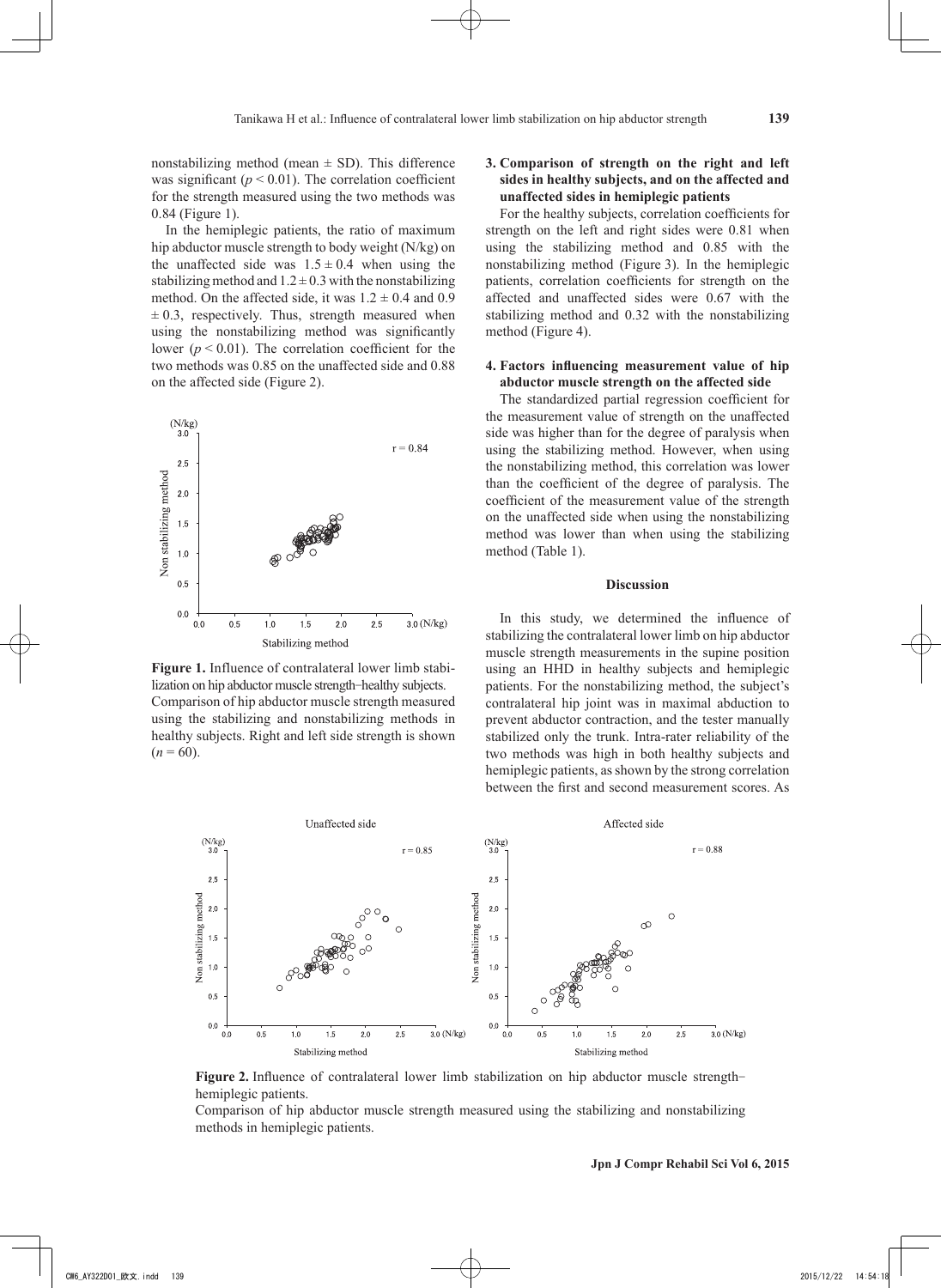

**Figure 3.** Relationship between right and left hip abductor muscle strength in healthy subjects. Comparison of hip abductor muscle strength on the right and left sides measured using the stabilizing and nonstabilizing methods in healthy subjects  $(n = 30)$ .



**Figure 4.** Relationship between unaffected and affected side hip abductor muscle strength in hemiplegic patients.

Comparison of hip abductor muscle strength on the unaffected and affected sides measured using the stabilizing and nonstabilizing methods in hemiplegic patients  $(n = 59)$ .

**Table 1.** Factors influencing measurement value of the hip abductor strength of the affected side.

|                                      |                               |                                                            | Partial<br>regression<br>coefficient | Standardized<br>partial regression<br>coefficient | $p$ Value |
|--------------------------------------|-------------------------------|------------------------------------------------------------|--------------------------------------|---------------------------------------------------|-----------|
| Hemiplegic<br>patients<br>$(n = 59)$ | Stabilizing<br>method         | SIAS(H)<br>Hip abductor strength of<br>the unaffected side | 0.195                                | 0.500                                             | < 0.01    |
|                                      |                               |                                                            | 0.645                                | 0.594                                             | < 0.01    |
|                                      | Non-<br>stabilizing<br>method | SIAS(H)<br>Hip abductor strength of<br>the unaffected side | 0.226                                | 0.649                                             | < 0.01    |
|                                      |                               |                                                            | 0.315                                | 0.270                                             | < 0.01    |

SIAS (H), Stroke Impairment Assessment Set, Hip-flexion test.

# **140**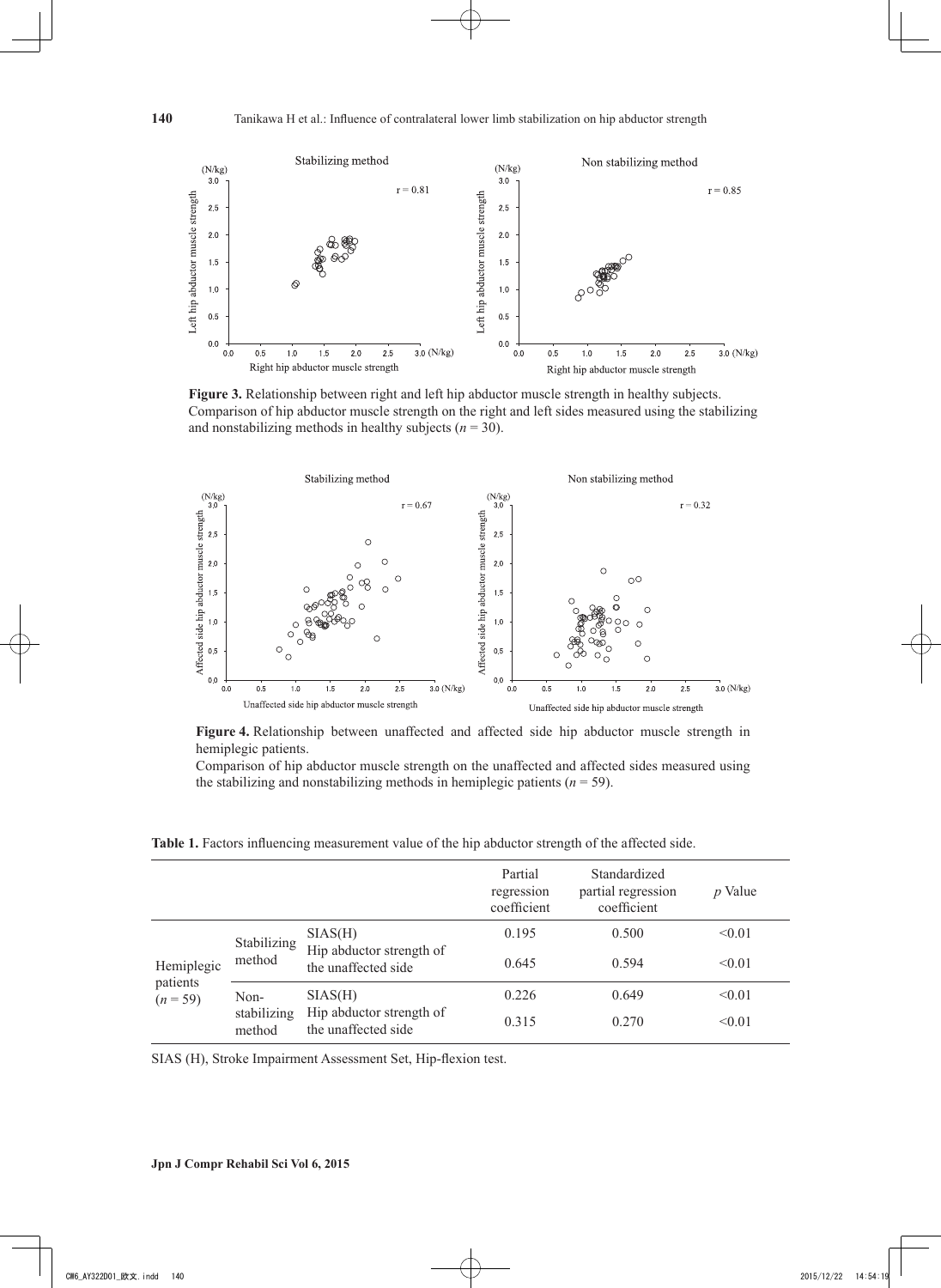in previous studies [13, 14], the results showed that strength measured when using the nonstabilizing method was lower than when using the stabilizing method. When hip abductor muscle strength was measured with contralateral lower limb stabilization, the contralateral lower limb muscle also contracted so that the pelvis was stabilized by the co-contraction of the hip abductor muscles on both sides [14]. Using the nonstabilizing method in the present study, the subject's trunk was stabilized but not the pelvis. Strength assessed in this way was lower than when using the stabilizing method because the pelvis was unstable during measurement. Generally, unilateral hip abductor muscle contraction causes contralateral hip abductor muscle contraction. The strength on the unaffected side caused by hip abduction on the affected side might be influenced by the degree of paralysis [15]. If that were the case, for the stabilizing method measurements in the present study, the strength of the affected side might not be an accurate reflection of the degree of paralysis because the stabilization strength of the pelvis could fluctuate. In addition, hip abduction on the affected side caused by abduction on the unaffected side as an associated reaction (Raïmiste sign, one of the pyramidal signs after a stroke) is observed in stroke patients [16]. During the measurement of hip abductor muscle strength on the unaffected side in hemiplegic patients, the contraction of the affected side caused by such associated reactions could stabilize the pelvis and thus influence measurements of the unaffected side.

In the hemiplegic patients studied here, when using the stabilizing method, the correlation between the strength of the unaffected and affected sides was high, and multiple regression analysis indicated that the strength of the affected side was more strongly influenced by the strength of the unaffected side than by the degree of paralysis. However, the contribution of the strength of the unaffected side to that of the affected side was lower so that the strength of the affected side reflected the degree of paralysis quite well. Therefore, in the hemiplegic patients, the strong correlation seen between the strength of the unaffected and affected sides when using the stabilizing method was caused by the method itself, which stabilizes the contralateral lower limb. Thus, the measurement scores obtained using this method did not accurately reflect the ipsilateral muscle strength. The finding that the contralateral hip abductor muscle strength strongly influenced the measured values indicates that the strength of the affected side influences the measurements more than the degree of paralysis when measuring the hip abductor strength of the unaffected side. On the other hand, it has been reported that hip abductor muscle measurement without contralateral lower limb stabilization causes unnecessary ipsilateral quadriceps femoris muscle contraction [13]. This might make it difficult to exert maximum voluntary

contraction of hip abductor muscles without contralateral lower limb stabilization because of the instability of the pelvis. When using the nonstabilizing method in the present study, we also found that although the influence of the contralateral lower limb muscle strength could be excluded, it was difficult to exclude the influence of the strength of the trunk because the pelvis was not stabilized. Further research is required to establish a method for stabilizing the pelvis without contralateral lower limb stabilization, including the use of stabilizing equipment.

#### **References**

- 1. Bohannon RW. Selected determinants of ambulatory capacity in patients with hemiplegia. Clin Rehabil 1989;  $3:47-53$ .
- 2. Jan MH, Hung JY, Lin JC, Wang SF, Liu TK, Tang PF. Effects of a home program on strength, walking speed, and function after total hip replacement. Arch Phys Med Rehabil 2004; 85: 1943-51.
- 3. Tsukagoshi R, Tateuchi H, Fukumoto Y, Okumura H, Ichihashi N. Factors influencing the maximal walking speed of patients with unilateral severe hip osteoarthritis. Rigakuryohogaku 2009; 36: 363-9. Japanese.
- 4. Piva SR, Teixeira PE, Almeida GJ, Gil AB, DiGioia AM 3rd, Levison TJ, et al. Contribution of hip abductor strength to physical function in patients with total knee arthroplasty. Phys Ther 2011; 91: 225-33.
- 5. Bohannon RW. Test-retest reliability of hand-held dynamometry during a single session of strength assessment. Phys Ther 1986; 66: 206-9.
- 6. Andrews AW, Thomas MW, Bohannon RW. Normative values for isometric muscle force measurements obtained with hand-held dynamometers. Phys Ther 1996; 76: 248- 59.
- 7. Click Fenter P, Bellew JW, Pitts TA, Kay RE. Reliability of stabilized commercial dynamometers for measuring hip abduction strength: a pilot study. Br J Sports Med 2003; 37: 331-4.
- 8. Taylor NF, Dodd KJ, Graham HK. Test-retest reliability of hand-held dynamometric strength testing in young people with cerebral palsy. Arch Phys Med Rehabil 2004; 85: 77-80.
- 9. Kelln BM, McKeon PO, Gontkof LM, Hertel J. Handheld dynamometry: reliability of lower extremity muscle testing in healthy, physically active, young adults. J Sport Rehabil 2008; 17: 160-70.
- 10. O'Shea SD, Taylor NF, Paratz JD. Measuring muscle strength for people with chronic obstructive pulmonary disease: retest reliability of hand-held dynamometry. Arch Phys Med Rehabil 2007; 88: 32-6.
- 11. Krause DA, Schlagel SJ, Stember BM, Zoetewey JE, Hollman JH. Influence of lever arm and stabilization on measures of hip abduction and adduction torque obtained by hand-held dynamometry. Arch Phys Med Rehabil 2007; 88: 37-42.
- 12. Bandinelli S, Benvenuti E, Del Lungo I, Baccini M, Benvenuti F, Di lorio A, et al. Measuring muscular